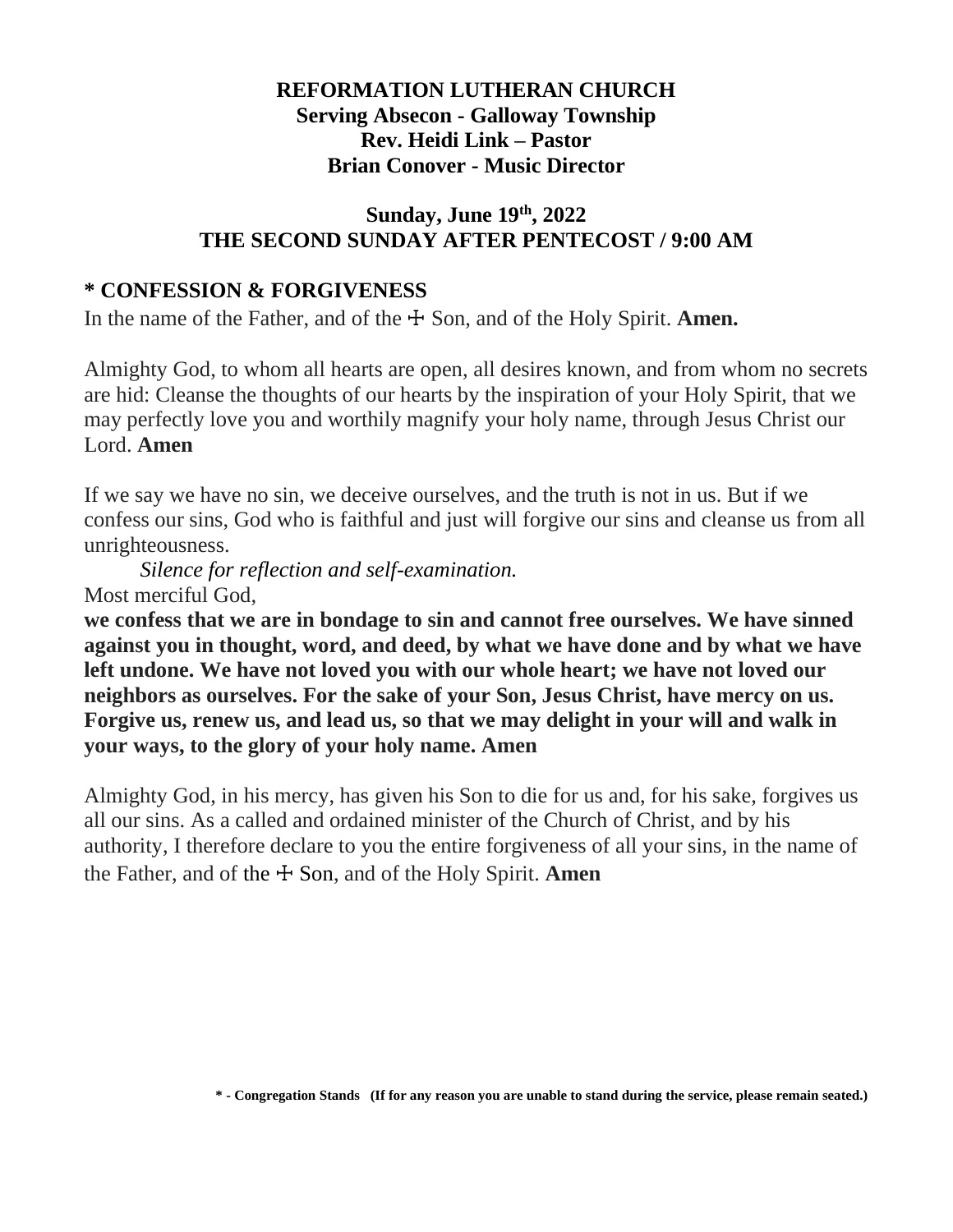#### **\* OPENING SONG**

**Baptized in Water** 



Text © 1982 Jubilate Hymns, admin. Hope Publishing Company, Carol Stream, IL 60188.

#### All rights reserved. Used by permission.

#### **\* GREETING & PRAYER OF THE DAY**

The grace of our Lord Jesus Christ, the love of God, and the communion of the Holy Spirit be with you all.

#### **And also with you.**

Let us pray: O Lord God, we bring before you the cries of a sorrowing world. In your mercy set us free from the chains that bind us, and defend us from everything that is evil, through Jesus Christ, our Savior and Lord. **Amen.**

#### **FIRST READING: Isaiah 65:1-9**

*(see back of bulletin for text)*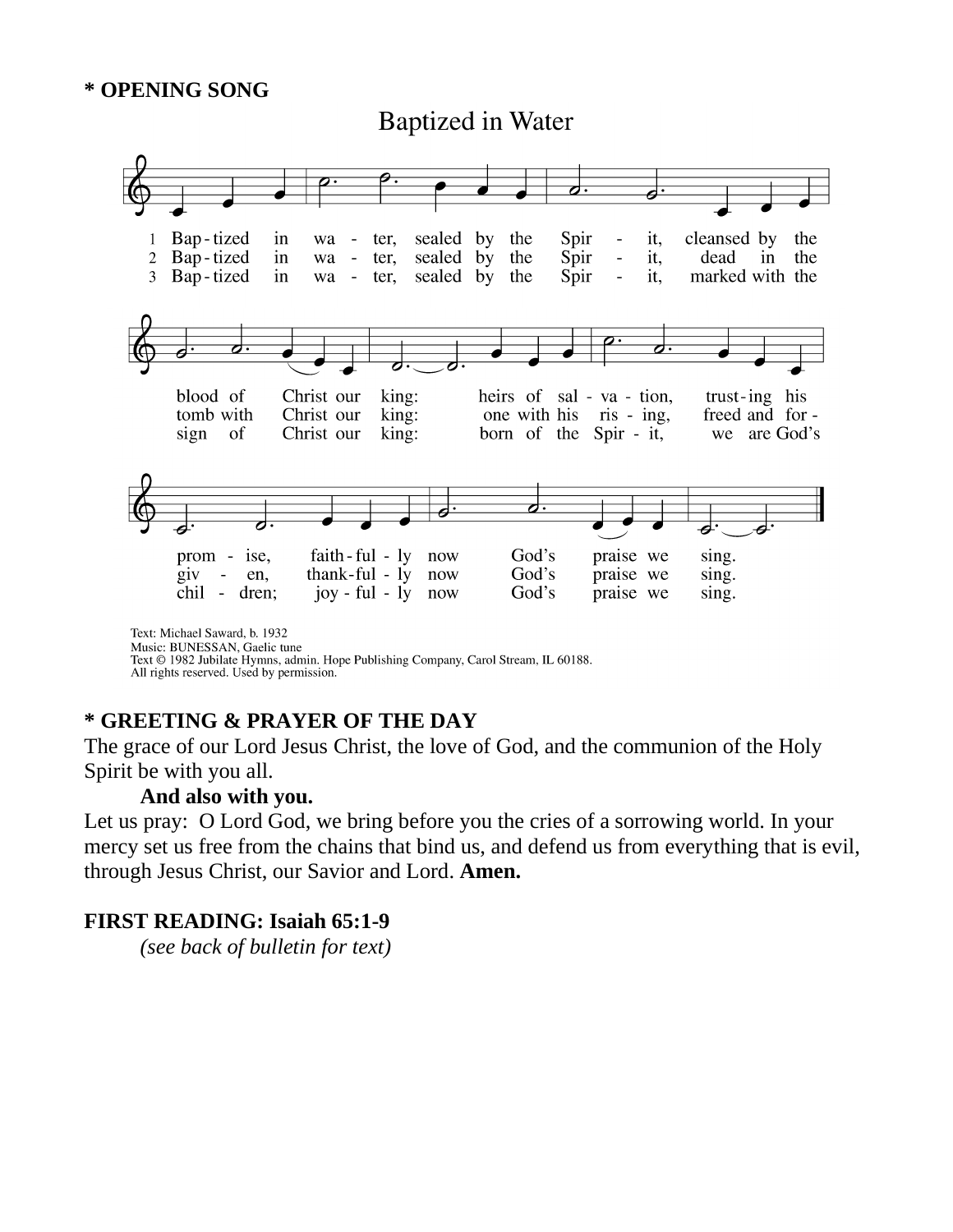#### **RESPONSIVE READING: Psalm 22:19-28**

- <sup>19</sup>But you, O LORD, be not far away; O my help, hasten to my aid.
- <sup>20</sup>**Deliver me from the sword, my life from the power of the dog.**
- $21$ Save me from the lion's mouth! From the horns of wild bulls you have rescued me.
- <sup>22</sup>**I will declare your name to my people; in the midst of the assembly I will praise you.**

 $23$ You who fear the LORD, give praise! All you of Jacob's line, give glory. Stand in awe of the LORD, all you offspring of Israel.

#### <sup>24</sup>**For the LORD does not despise nor abhor the poor in their poverty; neither is the LORD's face hidden from them; but when they cry out, the LORD hears them.**

- <sup>25</sup>From you comes my praise in the great assembly;
	- I will perform my vows in the sight of those who fear the LORD.
- <sup>26</sup>**The poor shall eat and be satisfied,**
	- **Let those who seek the LORD give praise! May your hearts live forever!**
- <sup>27</sup>All the ends of the earth shall remember and turn to the LORD:
- all the families of nations shall bow before God.
- <sup>28</sup>**For dominion belongs to the LORD, who rules over the nations.**

# **SECOND READING: Galatians 3:23-29**

*(see back of bulletin for text)*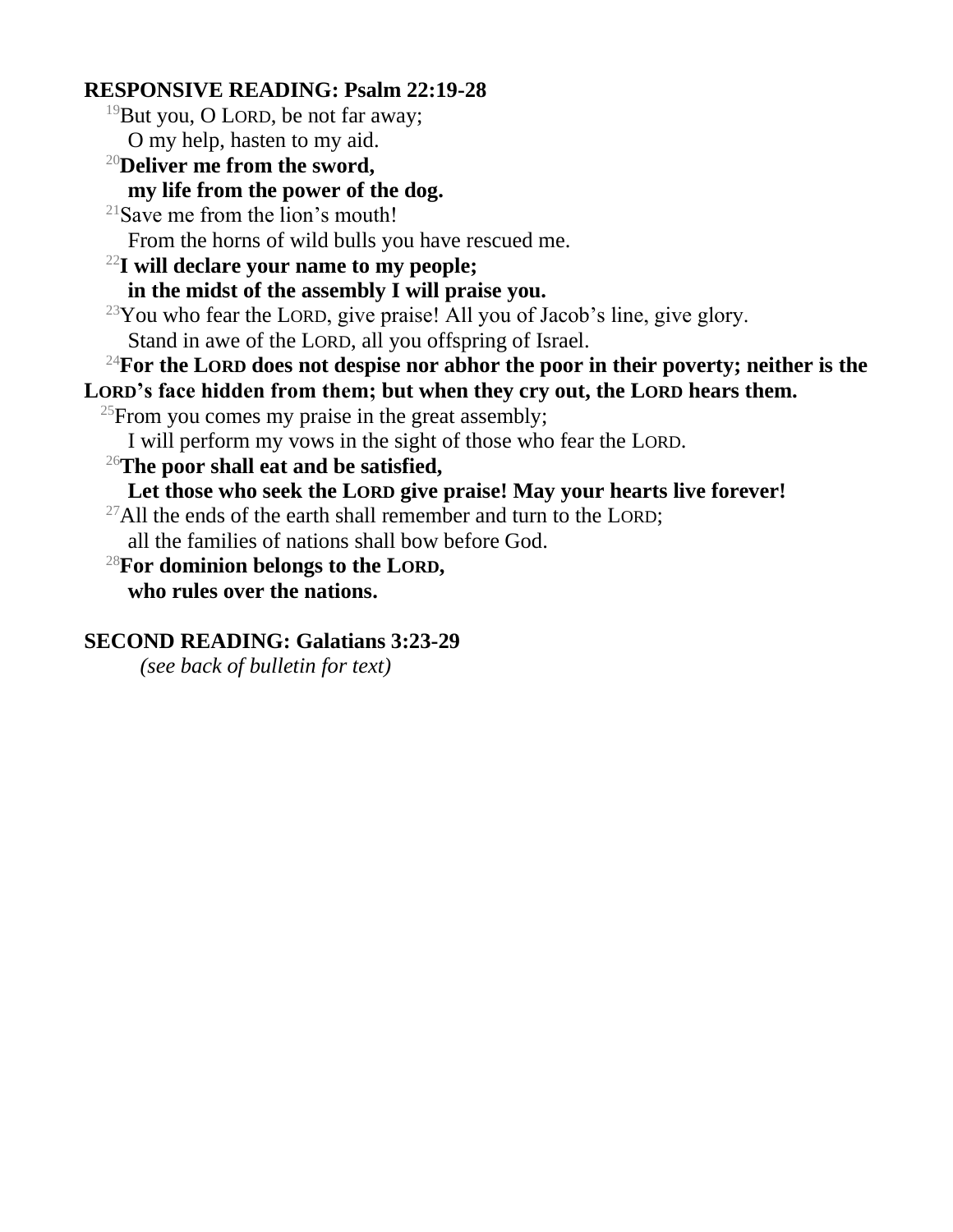# **\* HYMN OF PRAISE**



Text: African American spiritual<br>Music: JESUS LIFTED ME, African American spiritual

#### **\* THE WORD OF GOD: Luke 8:26-39**

A reading from the Gospel of Luke: *(see back of bulletin for text)* Word of God, Word of Life. **Thanks be to God.**

#### **SERMON**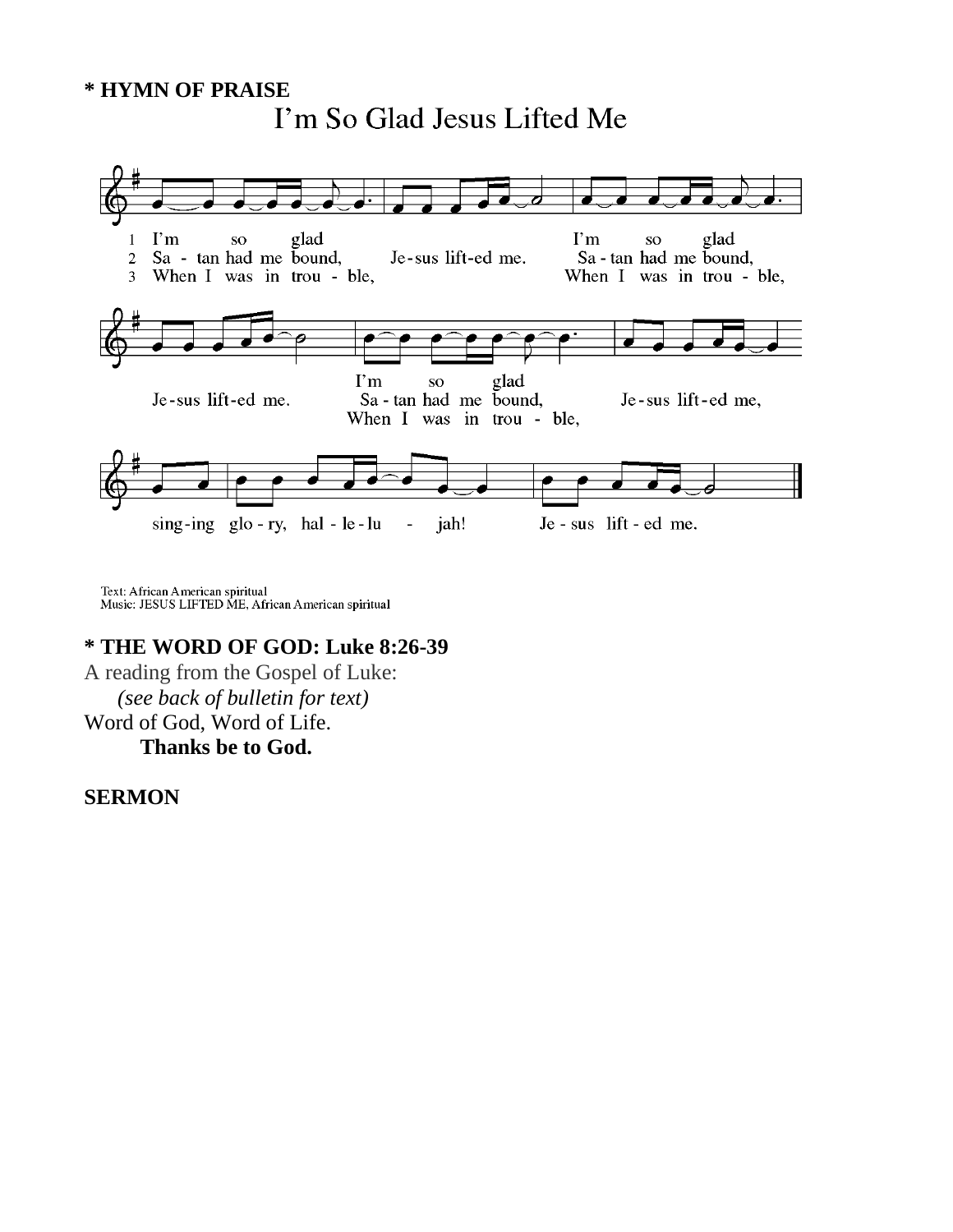# **CONGREGATIONAL SONG Blessed Assurance**



my sto - ry, this is my song, prais-ing my Sav-ior all the day long. this is

Text: Fanny J. Crosby, 1820-1915 Music: ASSURANCE, Phoebe P. Knapp, 1830-1908

#### **\* APOSTLE'S CREED**

**I believe in God, the Father almighty, creator of heaven and earth.** 

**I believe in Jesus Christ, his only Son, our Lord. He was conceived by the power of the Holy Spirit and born of the virgin Mary. He suffered under Pontius Pilate, was crucified, died, and was buried. He descended into hell. On the third day he rose again. He ascended into heaven, and is seated at the right hand of the Father. He will come again to judge the living and the dead.**

**I believe in the Holy Spirit, the holy catholic Church, the communion of saints, the forgiveness of sins, the resurrection of the body, and the life everlasting. Amen**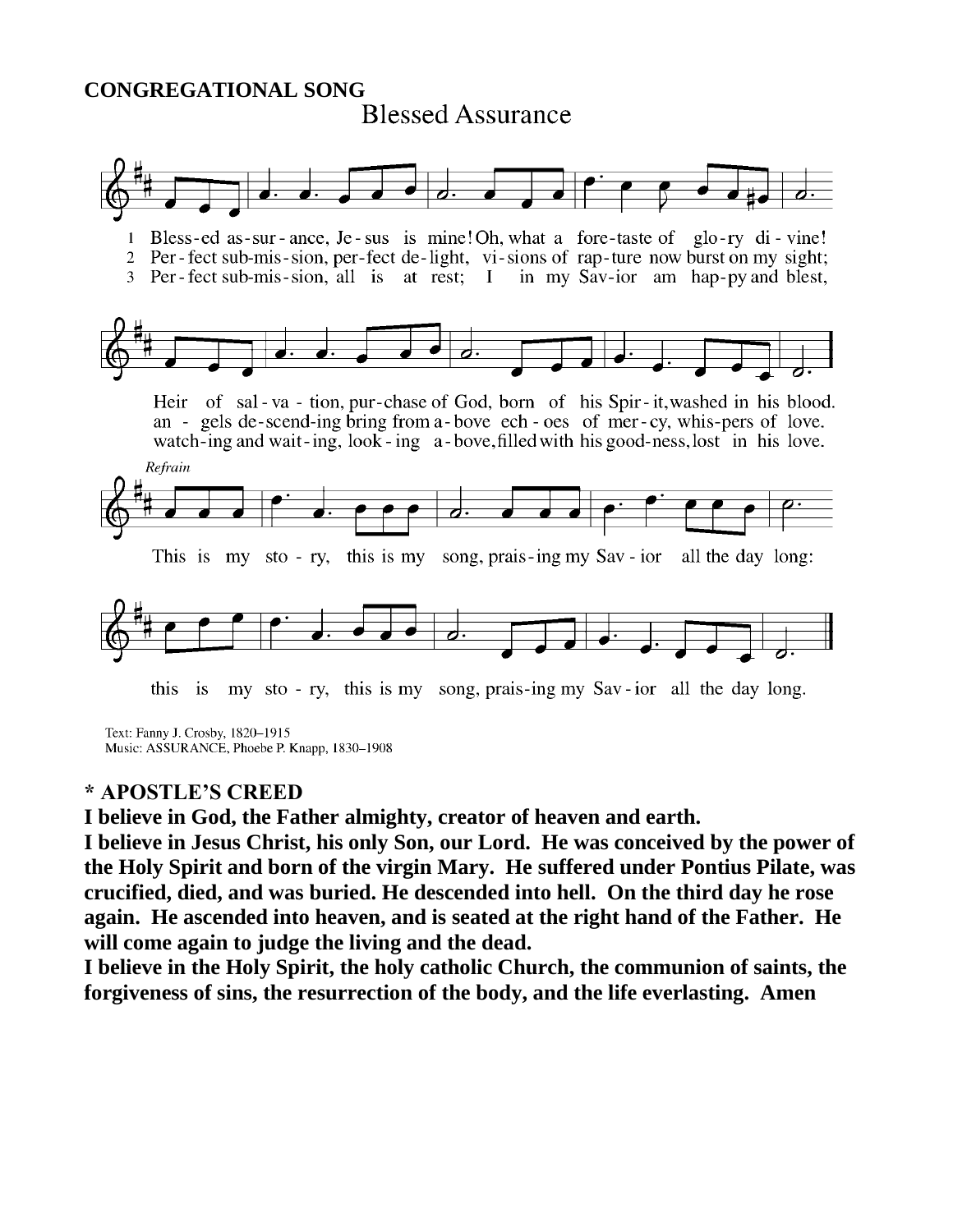# **\* PRAYERS OF INTERCESSION**

United in Christ and guided by the Spirit, we pray for the church, the creation, and all in need.

# *A brief silence.*

Holy God, you hear the cries of those who seek you. Equip your church with evangelists who reveal the continuous call of your outstretched hands and your promises of a home in you. God of grace,

# **hear our prayer.**

You hear the cries of the earth. Restore places where land, air, and waterways have been harmed. Guide us to develop and implement sources of energy and food production that do not destroy the earth. God of grace,

# **hear our prayer.**

You hear the cries of those who are marginalized or cast out. On this Juneteenth observance, guide us continually toward the end of oppression in all its forms, especially white supremacy. Bring true freedom and human flourishing to all your beloved children. God of grace,

# **hear our prayer.**

You hear the cries of those who suffer. Come to the aid of all who are homeless, naked, hungry, and sick (*especially*). Bring peace to any experiencing mental illness, that they can clearly recognize your loving presence. God of grace,

# **hear our prayer.**

You hear the cries of those who celebrate and those who grieve on this Father's Day. Nurture mutual love and tender care in all relationships. Comfort those for whom this day brings sadness or longing. God of grace,

#### **hear our prayer.**

#### *Here other intercessions may be offered.*

We give thanks for the faithful departed whose lives proclaimed all you had done for them (*especially*). At the last, unite us with them as we make our home in you. God of grace,

#### **hear our prayer.**

God of every time and place, in Jesus' name and filled with your Holy Spirit, we entrust these spoken prayers and those in our hearts into your holy keeping. **Amen.**

# **OFFERING / SPECIAL MUSIC**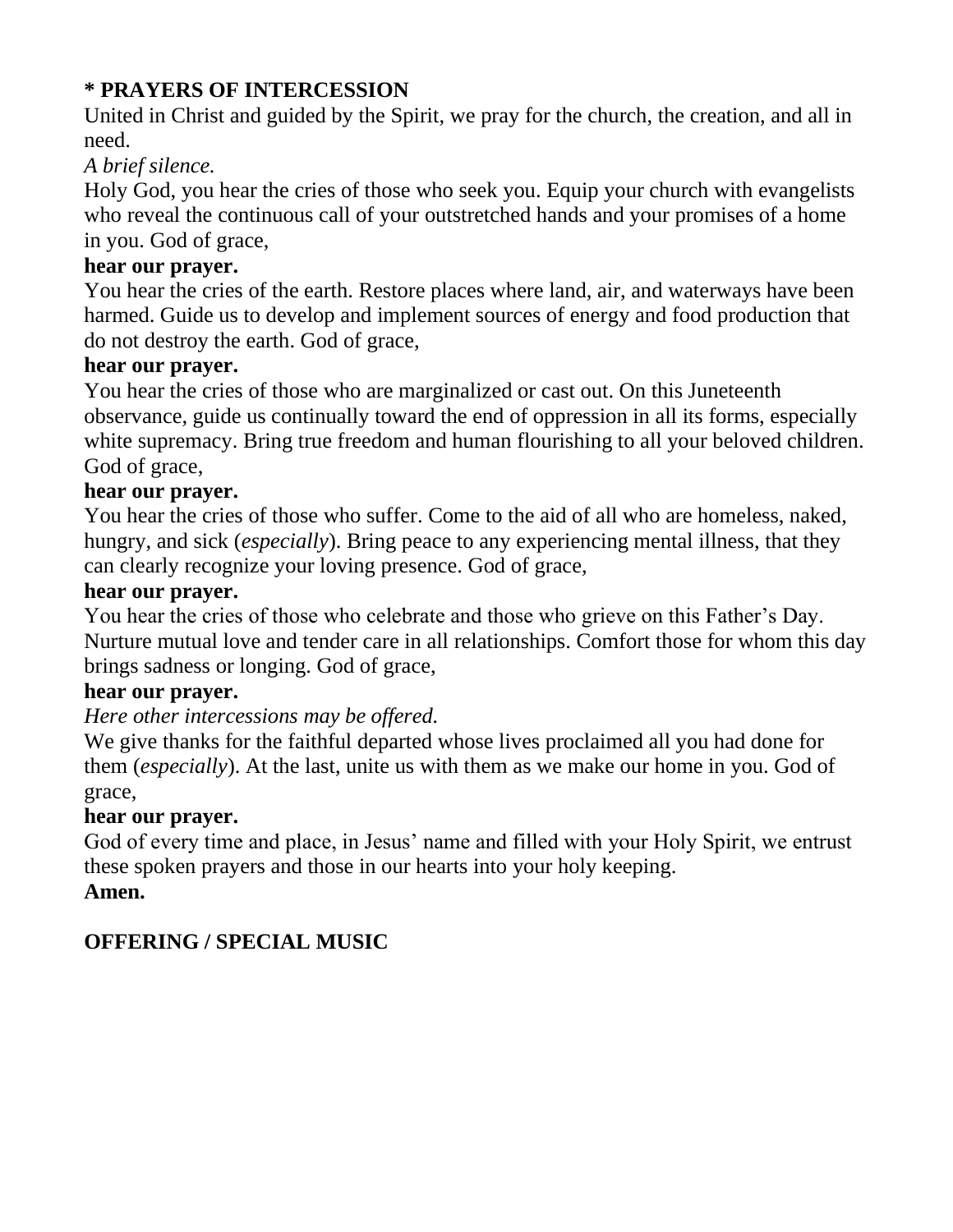**\* OFFERING SONG - "WE ARE AN OFFERING"**



#### of-fer-ring.

#### **\* OFFERING PRAYER**

Let us pray: God of abundance: you have set before us a plentiful harvest. As we feast on your goodness, strengthen us to labor in your field and equip us to bear fruit for the good of all, in the name of Jesus. **Amen.**

#### **\* THE GREAT THANKSGIVING**

The Lord be with you.

 **And also with you.**

Lift up your hearts.

 **We lift them to the Lord.**

Let us give thanks to the Lord our God.

 **It is right to give him thanks and praise.**

It is indeed right and salutary…*(Here the minister continues with the preface appropriate to the day or season, concluding:)* we praise your name and join their unending hymn**:**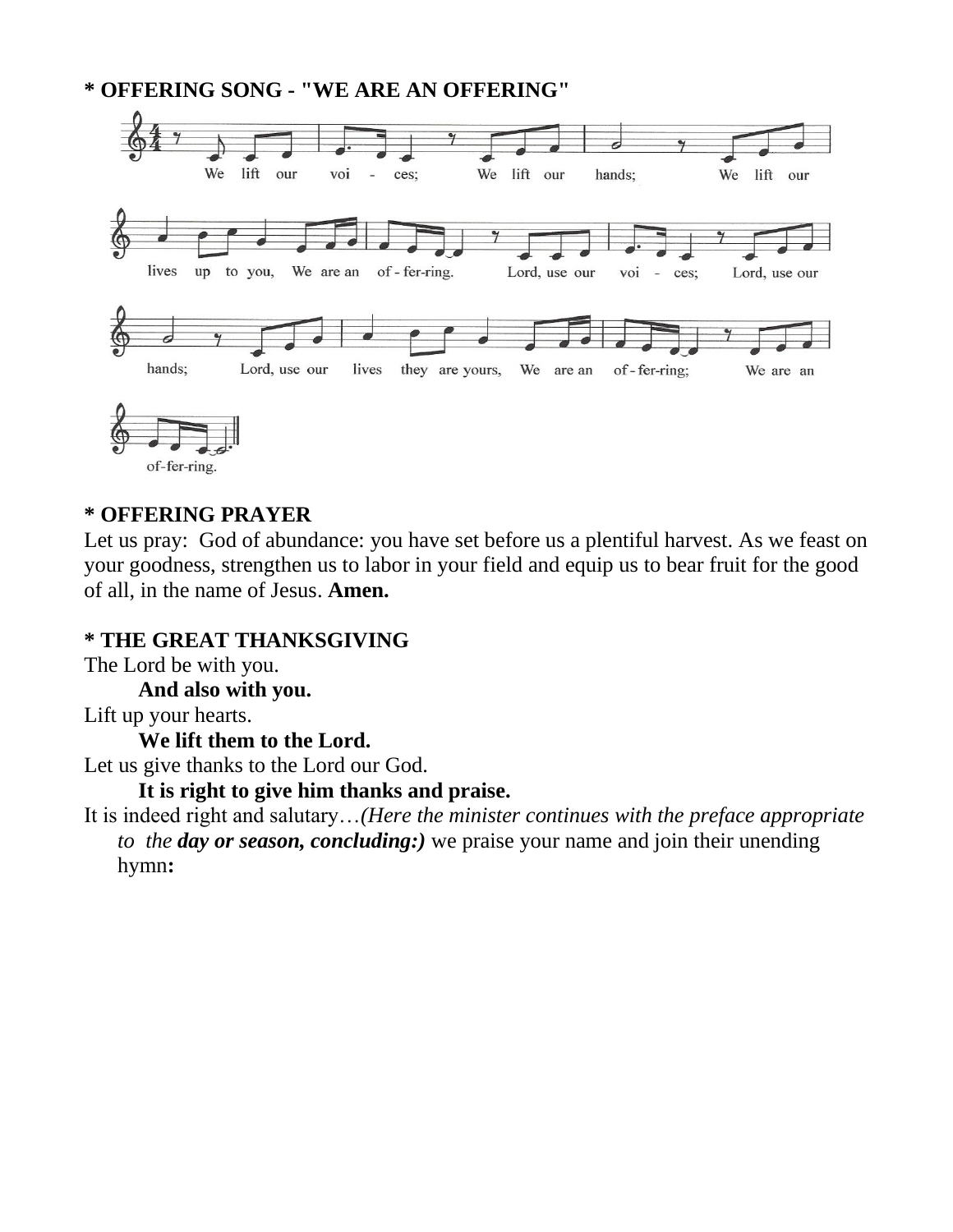

**\* WORDS OF INSTITUTION**

### **\* THE LORD'S PRAYER**

**Our Father, who art in heaven, hallowed be thy name, thy kingdom come, thy will be done, on earth as it is in heaven. Give us this day our daily bread; and forgive us our trespasses, as we forgive those who trespass against us; and lead us not into temptation; but deliver us from evil. For thine is the kingdom, and the power, and the glory, forever and ever. Amen**

#### **\* INVITATION TO COMMUNION**

In Christ's presence there is fullness of joy. Come to the banquet.  **We come.**

#### **DISTRIBUTION OF HOLY COMMUNION**

*(BAPTIZED CHRISTIANS who believe that the risen Christ is present in the Eucharist to forgive sin and renew life are invited to either come to the altar area for communion as directed or share at your pew. If you come forward, you will receive bread and a pre-filled cup of wine. If you choose to receive at your seat, please remain there, kneel as you are able, and receive the elements using the communion packets available from the ushers. If there are other special needs, please speak to an usher.)*

#### \***POST-COMMUNION BLESSING**

The body and blood of our Lord Jesus Christ strengthen you and keep you in his grace.

**Amen**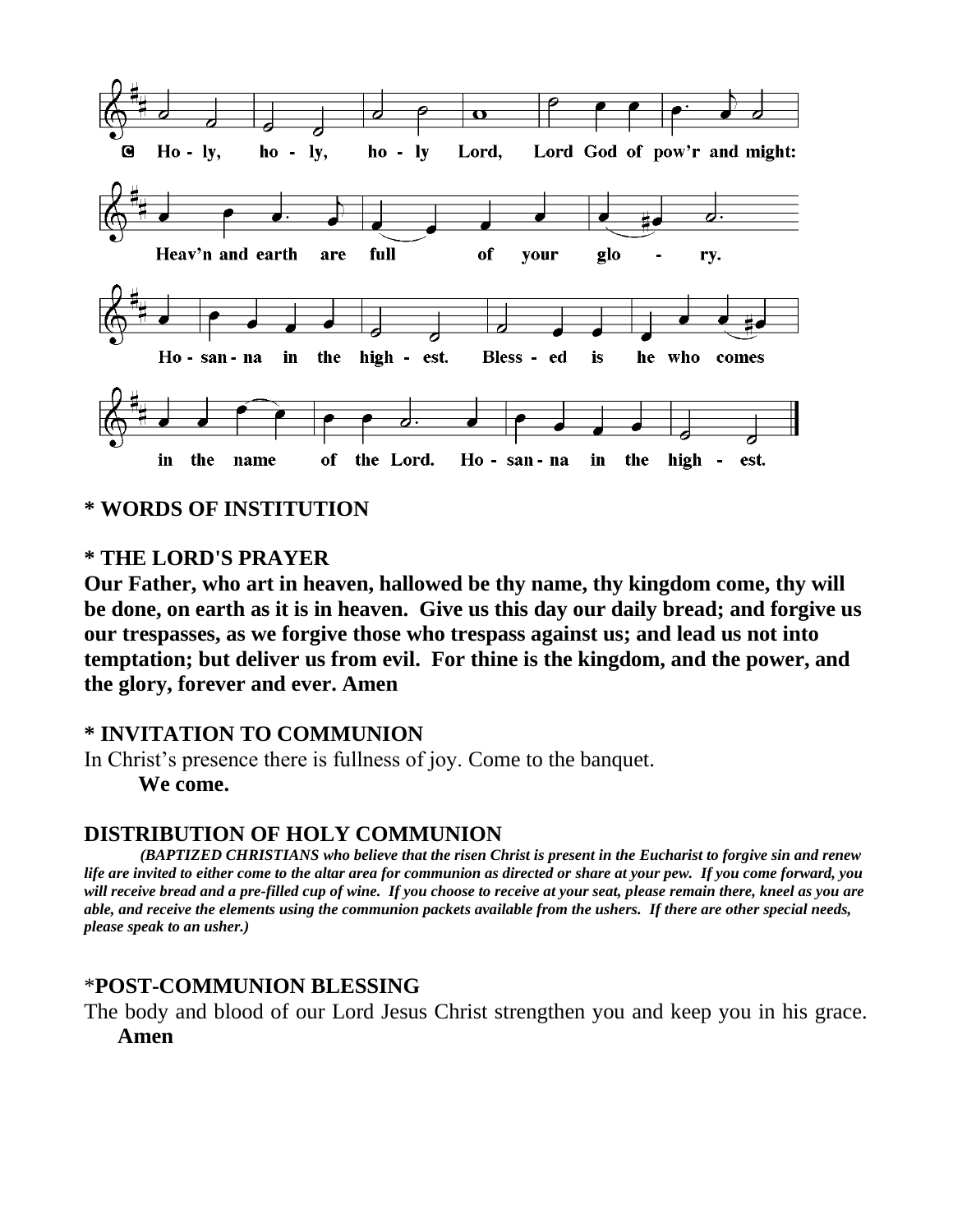#### **\* POST COMMUNION HYMN**



# **\* PRAYER AFTER COMMUNION**

Let us pray: Life-giving God, through this meal you have bandaged our wounds and fed us with your mercy. Now send us forth to live for others, both friend and stranger, that all may come to know your love. This we pray in the name of Jesus. **Amen.**

#### **\* BLESSING**

And now a blessing: The God of peace, Father,  $\pm$  Son, and Holy Spirit, bless you, comfort you, and show you the path of life this day and always. **Amen.**